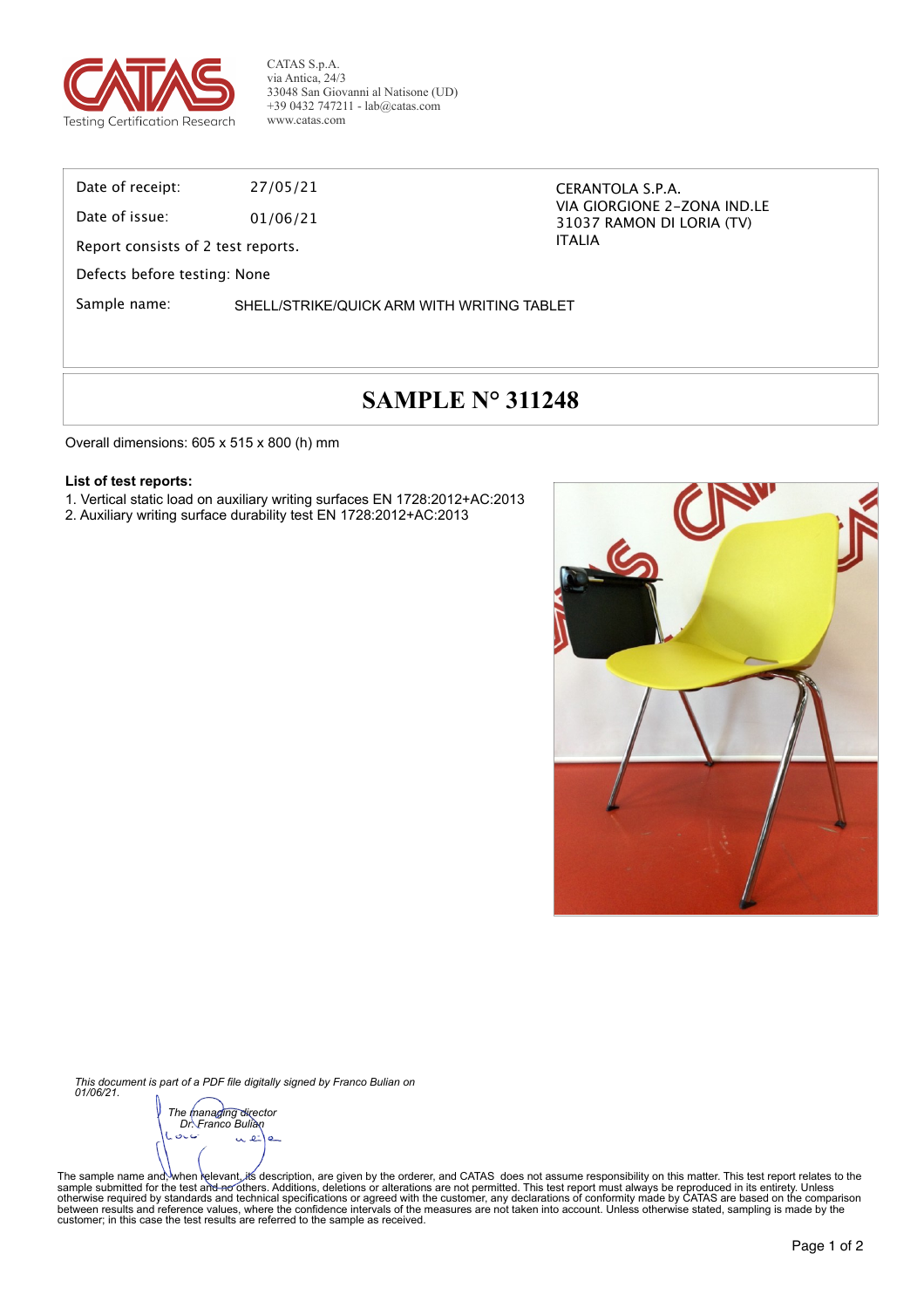

CATAS S.p.A. via Antica, 24/3 33048 San Giovanni al Natisone (UD)  $+390432747211 - lab@catas.com$ www.catas.com

## **SAMPLE N° 311248**

Date of issue: Sample weight: Sample name:

Not determined SHELL/STRIKE/QUICK ARM WITH WRITING TABLET



01/06/21

Side view



Rear view



**Bottom view** 

The sample name and, when relevant, its description, are given by the orderer, and CATAS does not assume responsibility on this matter. This test report relates to the sample submitted for the test and no others. Additions, deletions or alterations are not permitted. This test report must always be reproduced in its entirety. Unless otherwise required by standards and technical specifications or agreed with the customer, any declarations of conformity made by CATAS are based on the comparison between results and reference values, where the confidence intervals of the measures are not taken into account. Unless otherwise stated, sampling is made by the customer; in this case the test results are referred to the sample as received.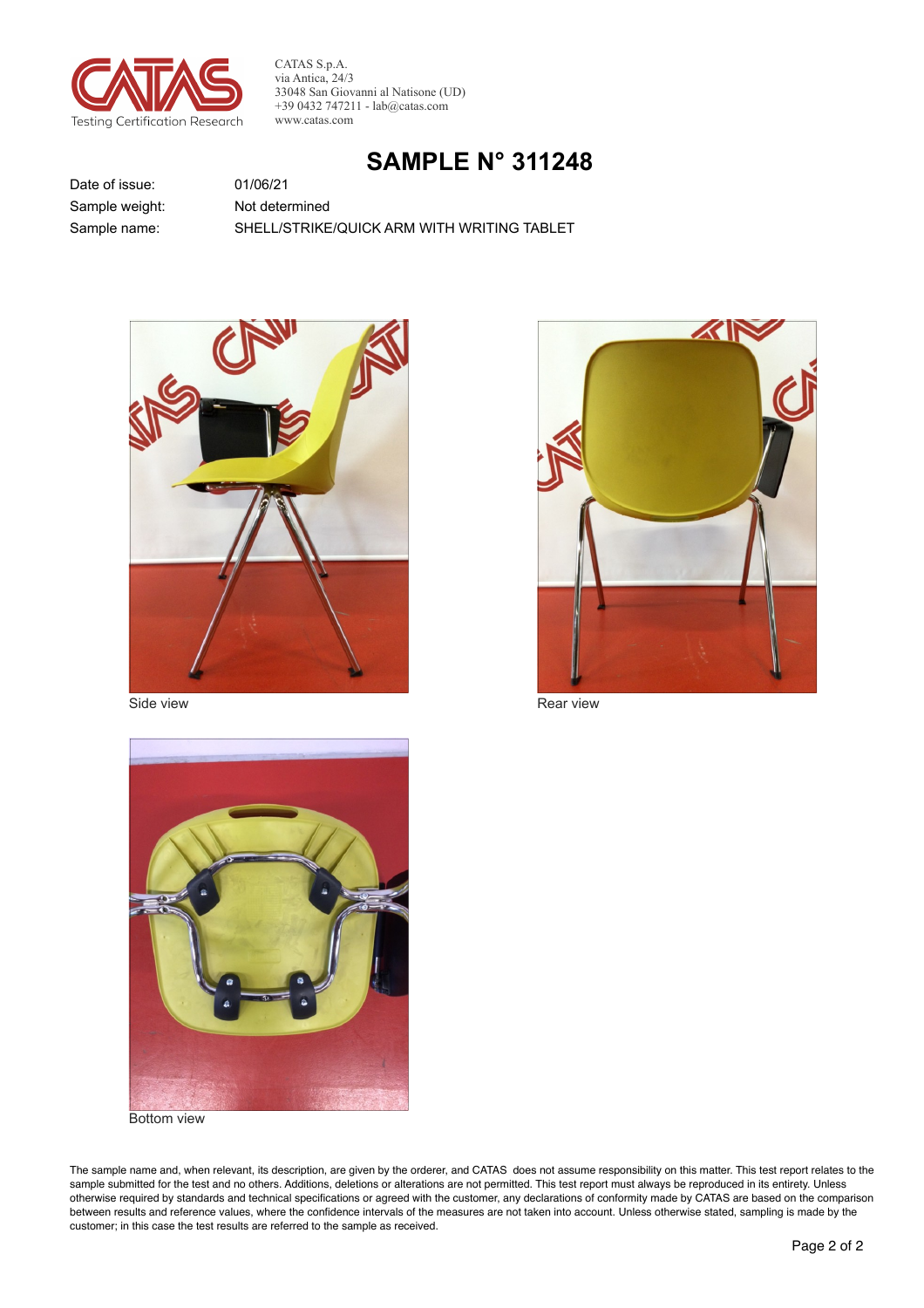

CATAS S.p.A. via Antica, 24/3 33048 San Giovanni al Natisone (UD) +39 0432 747211 - lab@catas.com www.catas.com

Testing site: via Antica, 24/3 33048 San Giovanni al Natisone (UD) tel. +39 0432 747211 lab@catas.com



 $\begin{array}{c} \textbf{LAB N}^\circ\textbf{ 0027 L}\\ \textbf{Membro degli MRA EA, IAF e ILAC} \end{array}$ 

| <b>TEST REPORT</b> |          |
|--------------------|----------|
| 311248 / 1         |          |
| Revision:          | O        |
| Date of receipt:   | 27/05/21 |
| Date of test:      | 31/05/21 |

Date of issue: 01/06/21



CERANTOLA S.P.A. VIA GIORGIONE 2-ZONA IND.LE 31037 RAMON DI LORIA (TV) ITALIA

Sample name: SHELL/STRIKE/QUICK ARM WITH WRITING TABLET

## **Vertical static load on auxiliary writing surfaces EN 1728:2012+AC:2013**

#### **Test performed according to EN 16139:2013+AC:2013**

Vertical static load on auxiliary writing surface clause 6.14, EN 1728:2012+AC:2013

Test results:

| Downward<br>force<br>N | Number of<br>applications | Remarks    |
|------------------------|---------------------------|------------|
| 300                    | 10                        | No defects |

Note:

The test results comply with the requirements in clause 5 a), b), c) and d) of EN 16139:2013+AC:2013, level 1.

*This test report is part of a PDF file digitally signed by Franco Bulian on 01/06/21.*

*The managing director Dr. Franco Bulian* $\sim$ 

The sample name and∖ when∖relevant, ifs description, are given by the orderer, and CATAS does not assume responsibility on this matter. This test report relates to the<br>sample submitted for the test ànd ne^others. Additio between results and reference values, where the confidence intervals of the measures are not taken into account. Unless otherwise stated, sampling is made by the<br>customer; in this case the test results are referred to the